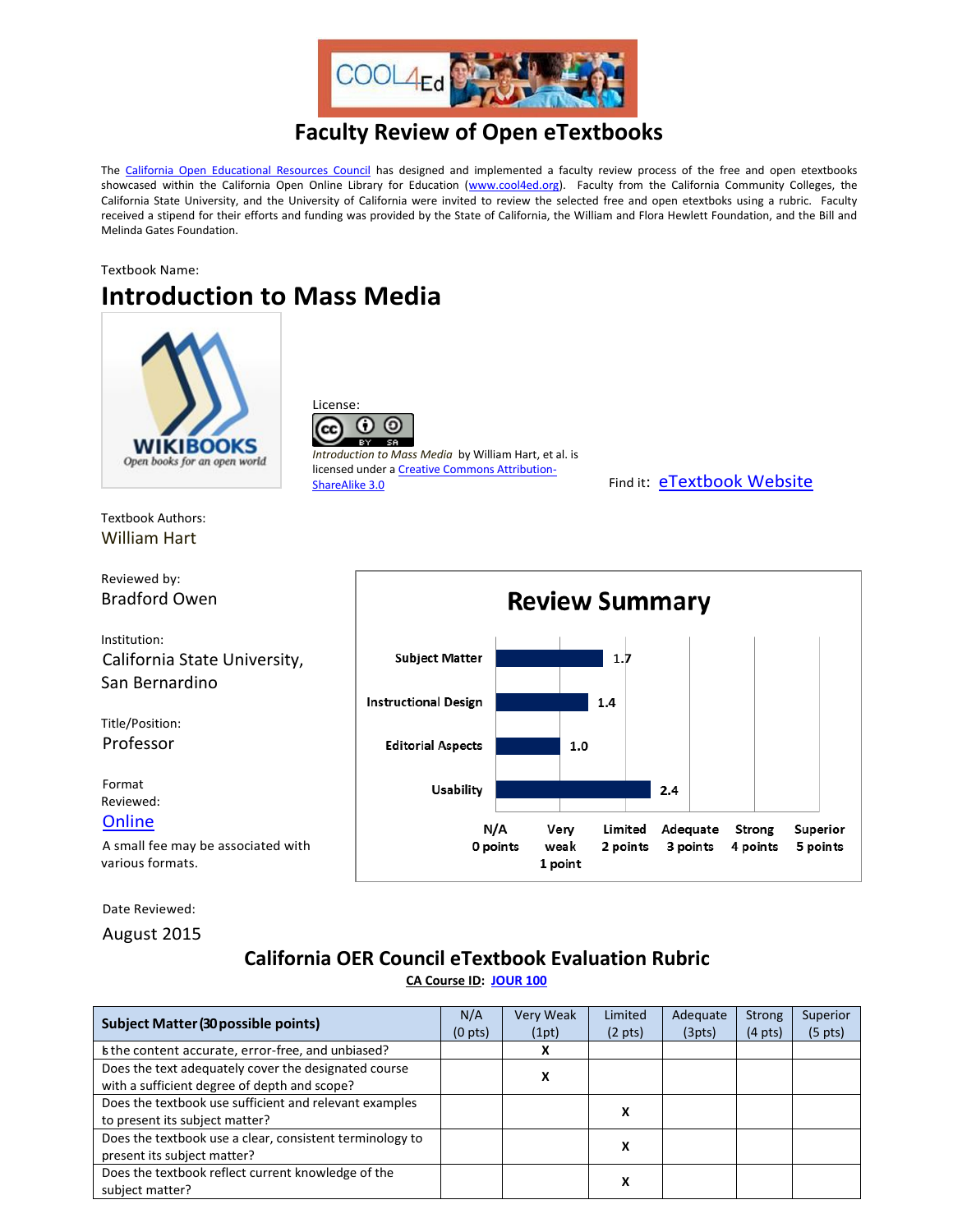| Does the textbook present its subject matter in a          |  |  |  |
|------------------------------------------------------------|--|--|--|
| culturally sensitive manner? (e.g. Is the textbook free of |  |  |  |
| offensive and insensitive examples? Does it include        |  |  |  |
| examples that are inclusive of a variety of races,         |  |  |  |
| ethnicities, and backgrounds?)                             |  |  |  |

Total Points: 10 out of 30

Please provide comments on any aspect of the subject matter of this textbook:

- This "textbook" appears to be a class project for graduate students, with each chapter written by a different student.
- Content quality varies from adequate but brief to poor. Even the chapters of adequate quality are too short and lacking in depth for use in an undergraduate course textbook.
- This document has no still images, links to video, or test banks.

| Instructional Design (35 possible points)                                                                                                                                 | N/A<br>$(0 \text{ pts})$ | Very Weak<br>(1pt) | Limited<br>$(2 \text{ pts})$ | Adequate<br>(3pts) | <b>Strong</b><br>$(4 \text{ pts})$ | Superior<br>$(5 \text{ pts})$ |
|---------------------------------------------------------------------------------------------------------------------------------------------------------------------------|--------------------------|--------------------|------------------------------|--------------------|------------------------------------|-------------------------------|
| Does the textbook present its subject materials at<br>appropriate reading levels for undergrad use?                                                                       |                          | X                  |                              |                    |                                    |                               |
| Does the textbook reflect a consideration of different<br>learning styles? (e.g. visual, textual?)                                                                        |                          | x                  |                              |                    |                                    |                               |
| Does the textbook present explicit learning outcomes<br>aligned with the course and curriculum?                                                                           |                          | x                  |                              |                    |                                    |                               |
| Is a coherent organization of the textbook evident to the<br>reader/student?                                                                                              |                          |                    | x                            |                    |                                    |                               |
| Does the textbook reflect best practices in the instruction<br>of the designated course?                                                                                  |                          | x                  |                              |                    |                                    |                               |
| Does the textbook contain sufficient effective ancillary<br>materials? (e.g. test banks, individual and/or group<br>activities or exercises, pedagogical apparatus, etc.) |                          | x                  |                              |                    |                                    |                               |
| Is the textbook searchable?                                                                                                                                               |                          |                    |                              | x                  |                                    |                               |

Total Points: 10 out of 35

Please provide comments on any aspect of the instructional design of this textbook:

- The often-poor quality of the writing renders the work inappropriate for undergraduate reading levels (or any other levels).
- As a text-only wiki, it does not consider learning styles besides textual. It does not mention learning outcomes.

| <b>Editorial Aspects (25 possible points)</b>                                                                                                                                                                           | N/A<br>$(0 \text{ pts})$ | Very Weak<br>(1pt) | Limited<br>$(2 \text{ pts})$ | Adequate<br>(3pts) | <b>Strong</b><br>$(4 \text{ pts})$ | Superior<br>$(5 \text{ pts})$ |
|-------------------------------------------------------------------------------------------------------------------------------------------------------------------------------------------------------------------------|--------------------------|--------------------|------------------------------|--------------------|------------------------------------|-------------------------------|
| Is the language of the textbook free of grammatical,<br>spelling, usage, and typographical errors?                                                                                                                      |                          | x                  |                              |                    |                                    |                               |
| Is the textbook written in a clear, engaging style?                                                                                                                                                                     |                          | x                  |                              |                    |                                    |                               |
| Does the textbook adhere to effective principles of<br>design? (e.g. are pages latid0out and organized to be<br>clear and visually engaging and effective? Are colors,<br>font, and typography consistent and unified?) |                          | x                  |                              |                    |                                    |                               |
| Does the textbook include conventional editorial<br>features? (e.g. a table of contents, glossary, citations and<br>further references)                                                                                 |                          | x                  |                              |                    |                                    |                               |
| How effective are multimedia elements of the textbook?<br>(e.g. graphics, animations, audio)                                                                                                                            |                          | X                  |                              |                    |                                    |                               |

Total Points: 5 out of 25

Please provide comments on any editorial aspect of this textbook.

- The work has frequent grammar and spelling errors, and is often written in unclear and awkward language.
- As a text-only wiki, it does not use color, variable typography, or multimedia elements.

| Usability (25 possible points)                           |  | <b>Very Weak</b> | Limited           | Adequate | Strong            | Superior          |
|----------------------------------------------------------|--|------------------|-------------------|----------|-------------------|-------------------|
|                                                          |  | (1pt)            | $(2 \text{ pts})$ | (3pts)   | $(4 \text{ pts})$ | $(5 \text{ pts})$ |
| Is the textbook compatible with standard and commonly    |  |                  |                   |          |                   |                   |
| available hardware/software in college/university campus |  |                  |                   |          | v                 |                   |
| student computer labs?                                   |  |                  |                   |          |                   |                   |